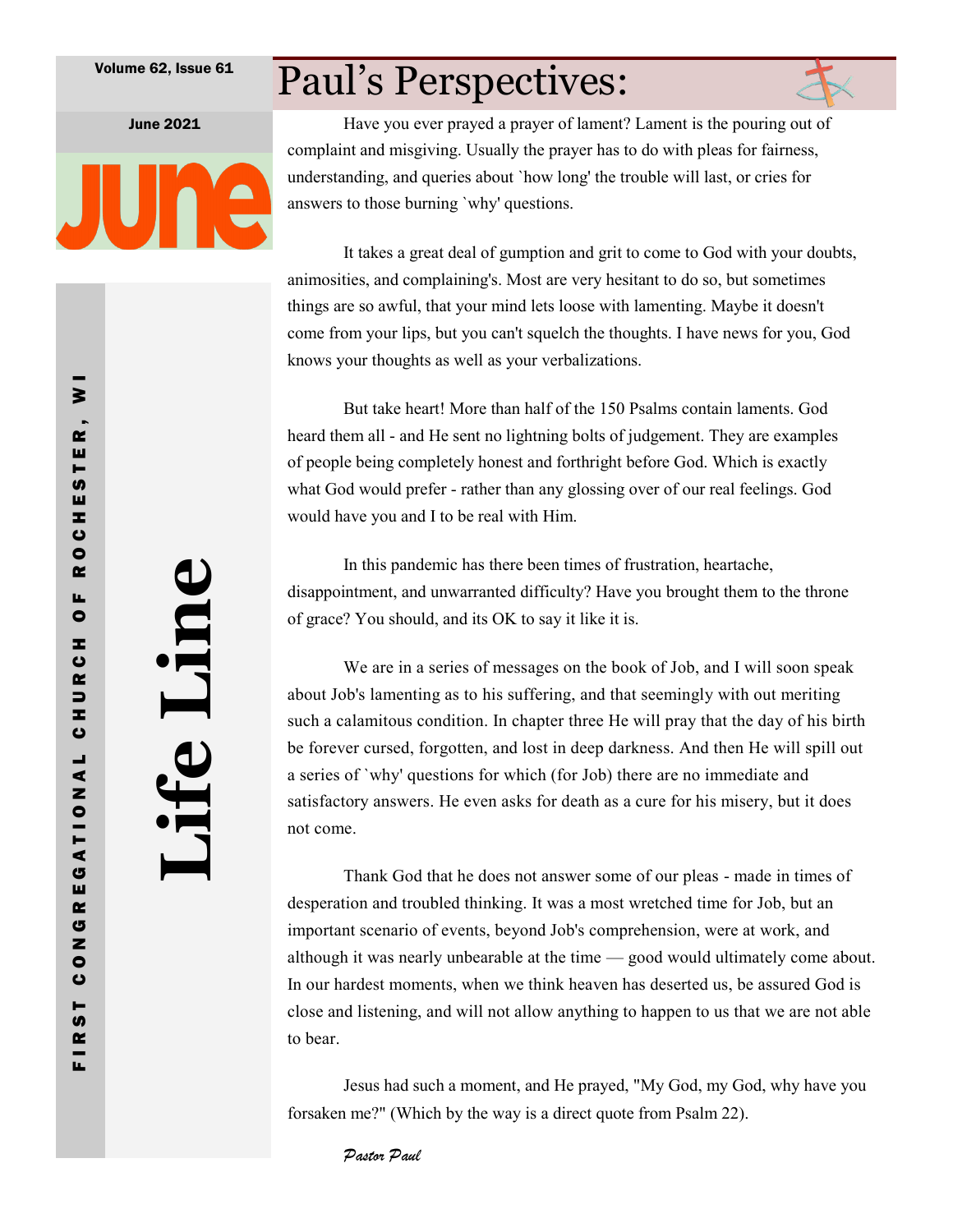

**Bible Study -** *Evening Bible study meets on the 1st, 2nd, and 4th Monday at 7:00 pm. We are studying the book of Luke.* 



*FYI…***On Sunday, June 13th– Worship Hour time changes to 9:30 am for the summer months. When weather permits we will have Morning Worship Hour outdoors.**

**Sunday, June 6th– Worship Hour at 10:15 am. Special Music by Elmer Sparks.**



**Sunday, June 13th– Graduation Sunday**

**Worship Hour at 9:30 am. The Church will be honoring one graduate. Special Music by Steve Dolphin. Coffee Hour and cake following the service.** 

**Sunday, June 20th– Father's Day– New Membership Sunday. Worship Hour at 9:30 am. Special Music TBD. New members will be received during church followed by a Coffee Hour. Please join us to welcome our new members and celebrate Father's Day.**

**Monday, June 14th– Church Council Meeting at 7:00 pm.** 

**Sunday, June 27th–Worship Hour at 9:30 am. Special Music by Jubilee.**

**Pastor Ray and Agneta would like to express a heartfelt thank you for the surprised gift given to them at our Spring Congregational Meeting. It was very kind and thoughtful and you are a loving and gracious congregation. Again thank you.**

### Lectionary Readings

*6/6 1 Samuel 8:4-20; Psalm 138 Genesis 3:8-15; Psalm 130; 2 Corinthians 5:6-17; Mark 3:20-35*



- *6/13 1 Samuel 15:34-16:13; Psalm 20; Ezekiel 17:22-24; Psalm 92:1-4, 12-15 2 Corinthians 5:6-17; Mark 4:26-34*
- *6/20 1 Samuel 17:32-49; Psalm 9:9-20; Job 38: 1-11; Psalm 107: 1-3, 23-32; 2 Corinthians 6:1-13; Mark 4:35-41*
- *6/27 2 Samuel 1:1, 17-27; Psalm 130; Lamentations 3:22-23; Psalm 30; 2 Corinthians 8: 7-15; Mark 5:21-43*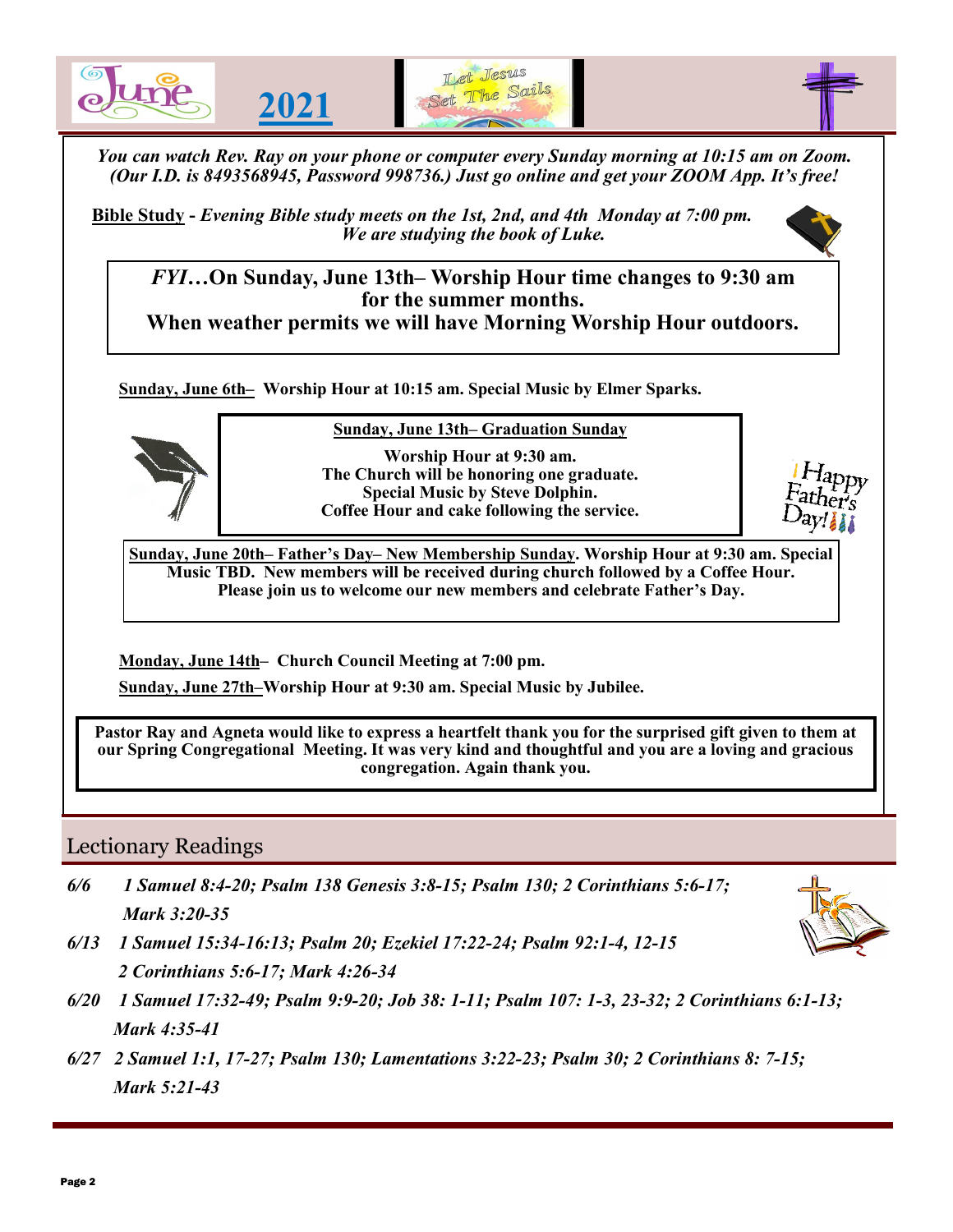## **Prayers and Concerns**



| COVID19 Responders and<br>Caregivers<br>Victims of Terrorism<br>Victims and volunteers of<br>natural disasters worldwide<br>Our Nation's Leaders<br>All military personnel and their | Ed Manwing<br>Neely McNeal<br>Dan Medkalf<br>Stephanie Mutz<br>Matthew Olson<br>Julie Pagan | <b>Health Care Facilities:</b><br>Jean Moyer has a new address!<br>Oak Park Place 1700 Tuet Road<br>Apt. 1118<br>Burlington, WI 53105<br><b>Phone Number 262-758-6718</b> |
|--------------------------------------------------------------------------------------------------------------------------------------------------------------------------------------|---------------------------------------------------------------------------------------------|---------------------------------------------------------------------------------------------------------------------------------------------------------------------------|
| families<br>Casa Bernabe Orphanage                                                                                                                                                   | Torin Philips<br>Reid Shamus                                                                |                                                                                                                                                                           |
| Kristy Novak Enger                                                                                                                                                                   | Jack and Jeanie Smith                                                                       |                                                                                                                                                                           |
| Rachel Frashingbauer                                                                                                                                                                 | 5 year old Clinton                                                                          |                                                                                                                                                                           |
| Oscar Jacobs                                                                                                                                                                         | Barbara                                                                                     |                                                                                                                                                                           |
| Tom and Lynn Koeper                                                                                                                                                                  | Lois                                                                                        |                                                                                                                                                                           |

#### **Health Care Facilities:**



#### **COUNCIL MINUTE HIGHTLIGHTS**

#### **Pastor's Report**

- Pastor Ray expressed a heart-felt thank you to the church for the gift that he was given during the Spring Business meeting.
- Pastor Ray made an appointment to visit Jean Moyer on May  $18<sup>th</sup>$  who is in convalescence care.
- Pastor Ray will continue his Sunday sermon series on Job.
- Pastor Ray has requested his next vacation to be a couple of weeks in the Fall.
- Pastor Ray will be attending the NACCC Annual meeting, which will be on Zoom on June  $19<sup>th</sup>$  and  $20<sup>th</sup>$ .

#### **Treasurer's Report**

#### • **CURRENT MARCH, 2021 REPORTING:**

- Deposits (Income): \$8,535.00
- Withdrawals (Expenses): \$4,079.00

#### **Fellowship Commission**

Graduation Sunday, June  $13<sup>th</sup>$  coffee hour to follow services with graduation cake.

#### **Mission Commission**

- Rummage Sale on May  $29<sup>th</sup>$
- Signed up to serve food at Love, Inc. on July 19<sup>th</sup>

#### **IT/Marking Commission**

- Discussed signage and banners for future events of the church.
- Marketing flyers for Memorial Day events have been printed and distributed.
- Kim Mingus will post Memorial Day events on several Facebook pages before the event.

#### **Buildings and Grounds**

- Offer of a pole saw for tree branch that needs to be removed.
- Contacted steeple repair, waiting for estimate.
- Must spray for mosquitos in courtyard soon.
- Plans to build a stand for keyboard for outside services

#### **Council Meeting on Monday, June 14th at 7:00 pm.**